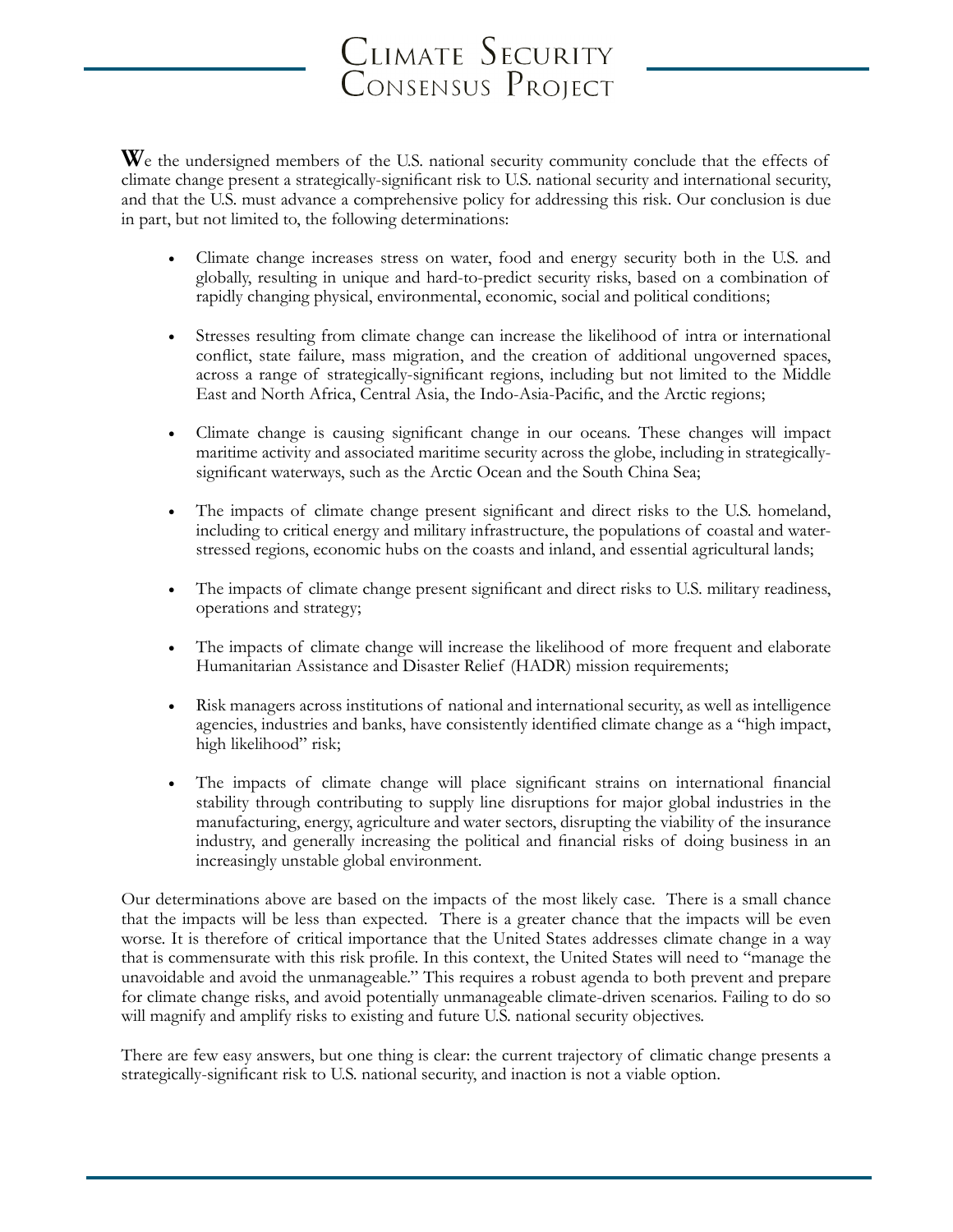## *Signed:*

**General Ron Keys, US Air Force (ret)** Former Commander, Air Combat Command Chairman, CNA Military Advisory Board

**Admiral Sam J. Locklear III, US Navy (ret)** Former Commander, US Pacific Command

**General Anthony C. Zinni, US Marine Corps (ret)** Former Command, US Central Command

**General Gordon R. Sullivan, US Army (ret)** Former Chief of Staff, US Army Former Chairman, CNA Military Advisory Board

# **General Charles "Chuck" Wald, US Air Force (ret)**

Former Deputy Commander, Headquarters, US European Command

#### **Admiral Frank L. "Skip" Bowman, US Navy (ret)**

Former Director, Naval Nuclear Propulsion Program

#### **Dr. Geoffrey Kemp**

Former Special Assistant to the President for National Security Affairs, 1981-1985 Senior Director, Regional Security Center for the National Interest

#### **Dov S. Zakheim**

Former Under Secretary of Defense (Comptroller), 2001- 2004

#### **Sherri Goodman**

Former Deputy Undersecretary of Defense Founder and former Executive Director, CNA Military Advisory Board

#### **Daniel Chiu**

Former Deputy Assistant Secretary of Defense for Strategy and Force Development Deputy Director, Brent Scowcroft Center on International Security, The Atlantic Council

#### **Lieutenant General Arlen D. Jameson, US Air Force (ret)**

Former Deputy Commander-in-Chief, US Strategic Command

**Lieutenant General John G. Castellaw, US Marine Corps (ret)** Former Chief of Staff, US Central Command

#### **Rear Admiral David W Titley, PhD, US Navy (ret)** Former Oceanographer, US Navy Professor of Practice, Pennsylvania State University

### **Rear Admiral Jonathan White, US Navy (ret)**

Former Oceanographer, US Navy President and CEO, The Ocean Leadership Consortium

#### **Brigadier General Joseph R. Barnes, US Army (ret)**

Former Assistant Judge Advocate General of the Army

#### **Brigadier General Stephen A. Cheney, US Marine Corps (ret)**

Former Inspector General, US Marine Corps CEO, The American Security Project

#### **Brigadier General Gerald E Galloway, US Army (ret)**

Former Dean of Academic Board, US Military Academy Glenn L. Martin Institute Professor of Engineering, University of Maryland

#### **Commander David M. Slayton, US Navy (ret)**

Research Fellow Co-Chair and Executive Director, Arctic Security Initiative Hoover Institution, Stanford University

#### **Colonel Lawrence B. Wilkerson, USA (ret)**

Distinguished Adjunct Professor of Government and Public Policy College of William and Mary

#### **Tim Boersma**

Fellow and Acting Director, Foreign Policy, Energy Security and Climate Initiative The Brookings Institution

#### **Dr. Nora Bensahel**

Distinguished Scholar in Residence School of International Service, American University Nonresident Senior Fellow The Atlantic Council

#### **Dr. Charles K. Ebinger**

Senior Fellow Energy Security and Climate Initiative The Brookings Institution

#### **Francesco Femia** and **Caitlin E. Werrell**

Co-Founders and Presidents The Center for Climate and Security

#### **Dr. Janne E. Nolan**

Chair, Nuclear Security Working Group

#### **Christine Parthemore**

Former Senior Advisor to the Assistant Secretary of Defense for Nuclear, Chemical and Biological Defense Programs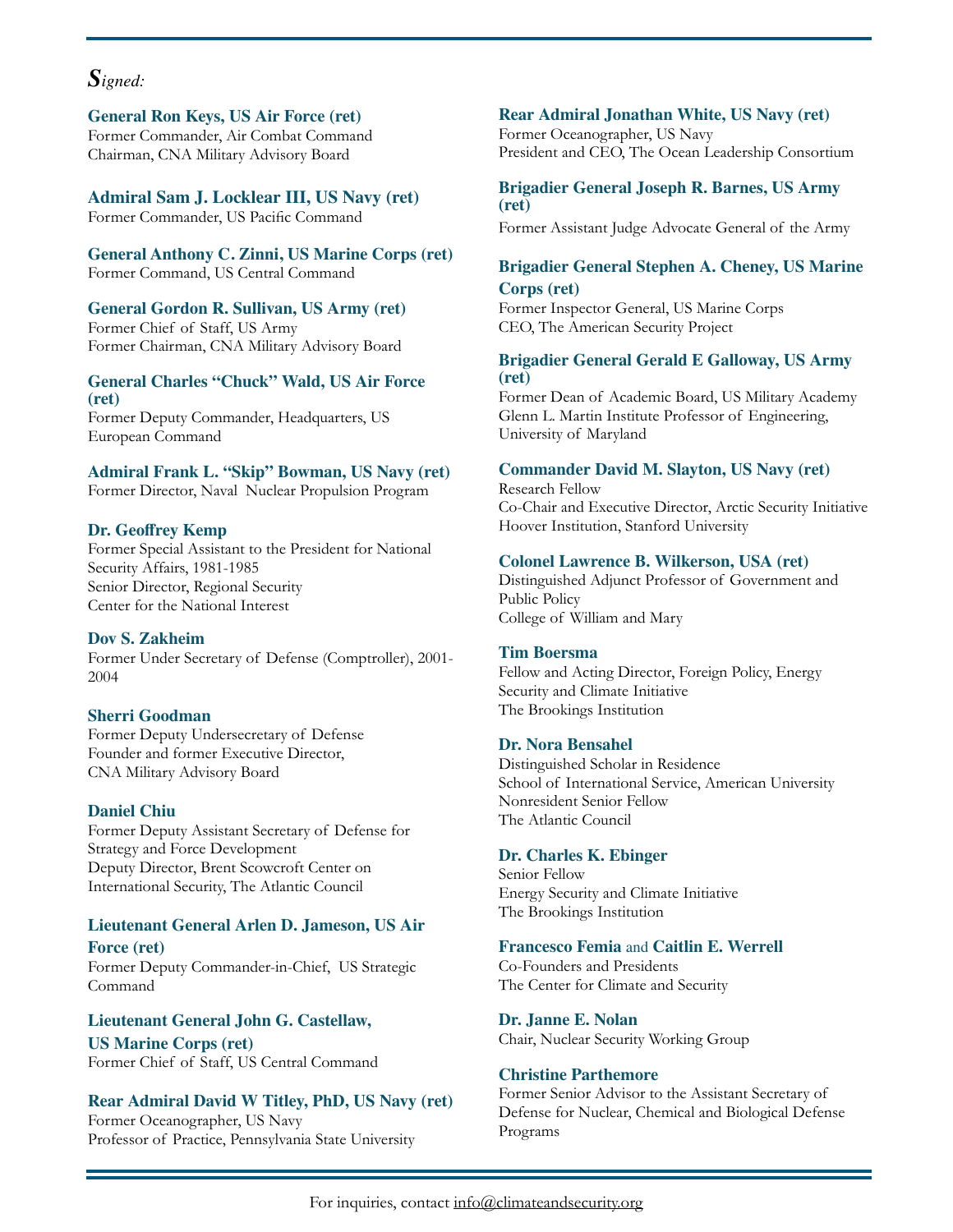# **Appendix: Quotes**[1](#page-2-0)

Climate change increases stress on water, food and energy security both in the U.S. and globally, resulting in unique and hard-to-predict security risks, based on a combination of rapidly changing physical, environmental, economic, social and political conditions;

"*Whatever the root cause, climate change's potential impacts are sobering and farreaching...Glaciers are melting at a faster rate, causing water supplies to diminish in Asia. Rising sea levels could lead to a mass migration and displacement similar to what we saw in Pakistan's [2010] floods.*"

**– [Mike Mullen,](http://archive.defense.gov/news/newsarticle.aspx?id=63393)** Admiral, US Navy, (Retired), Rostov Lecture on International Affairs, Johns Hopkins University, Then-Chairman of the Joint Chiefs of Staff

"*Risks to freshwater supplies due to shortages, poor quality, floods, and climate change are growing. These forces will hinder the ability of key countries to produce food and generate energy, potentially undermining global food markets and hobbling economic growth. As a result of demographic and economic development pressures, North Africa, the Middle East, and South Asia will particularly face difficulty coping with water problems. Lack of adequate water is a destabilizing factor in developing countries that do not have the management mechanisms, financial resources, or technical ability to solve their internal water problems.*"

**– [James R. Clapper](http://climateandsecurity.org/2013/03/13/director-of-national-intelligence-climate-change-in-the-worldwide-threat-assessment/),** US Director of National Intelligence

Stresses resulting from climate change can increase the likelihood of intra or international conflict, state failure, mass migration, and the creation of additional ungoverned spaces, across a range of strategically-significant regions, including but not limited to the Middle East and North Africa, Central Asia, the Indo-Asia-Pacific, and the Arctic regions;

"*The issue of climate change is foremost in our minds at NORTHCOM. We're going to have more intense, more frequent and more dramatic events caused by weather on large populations, large geographic areas than we've had in the past. Because we define our interests globally, we have to take these things into account. Many conflicts throughout our history have been based on resource competition. Increasingly in the future we'll be defining some of our national security interests in those resource contests.*"

**– [Charles H Jacoby,](http://www.climatechangenews.com/2015/06/15/climate-change-the-biggest-economic-risk-facing-the-world/)** General, US Army (Retired), Then- Commander, US Northern Command

"*While the Indo-Asia Pacific today is relatively at peace, I am concerned by a number of security challenges that have the possibility to impact the security environment…Examples include, climate change, where increasingly severe weather patterns and rising sea levels, along with inevitable earthquakes and tsunamis' and super-typhoons, and massive flooding threaten today and will continue to threaten populations in the future in this region.*"

**– [Samuel Locklear,](http://climateandsecurity.org/2013/03/12/admiral-locklear-climate-change-the-biggest-long-term-security-threat-in-the-pacific-region/)** Admiral, US Navy (Retired), Then-Commander, US Pacific Command

<span id="page-2-0"></span>1 This is a list of supporting quotes from senior military and national security officials, business leaders and key documents.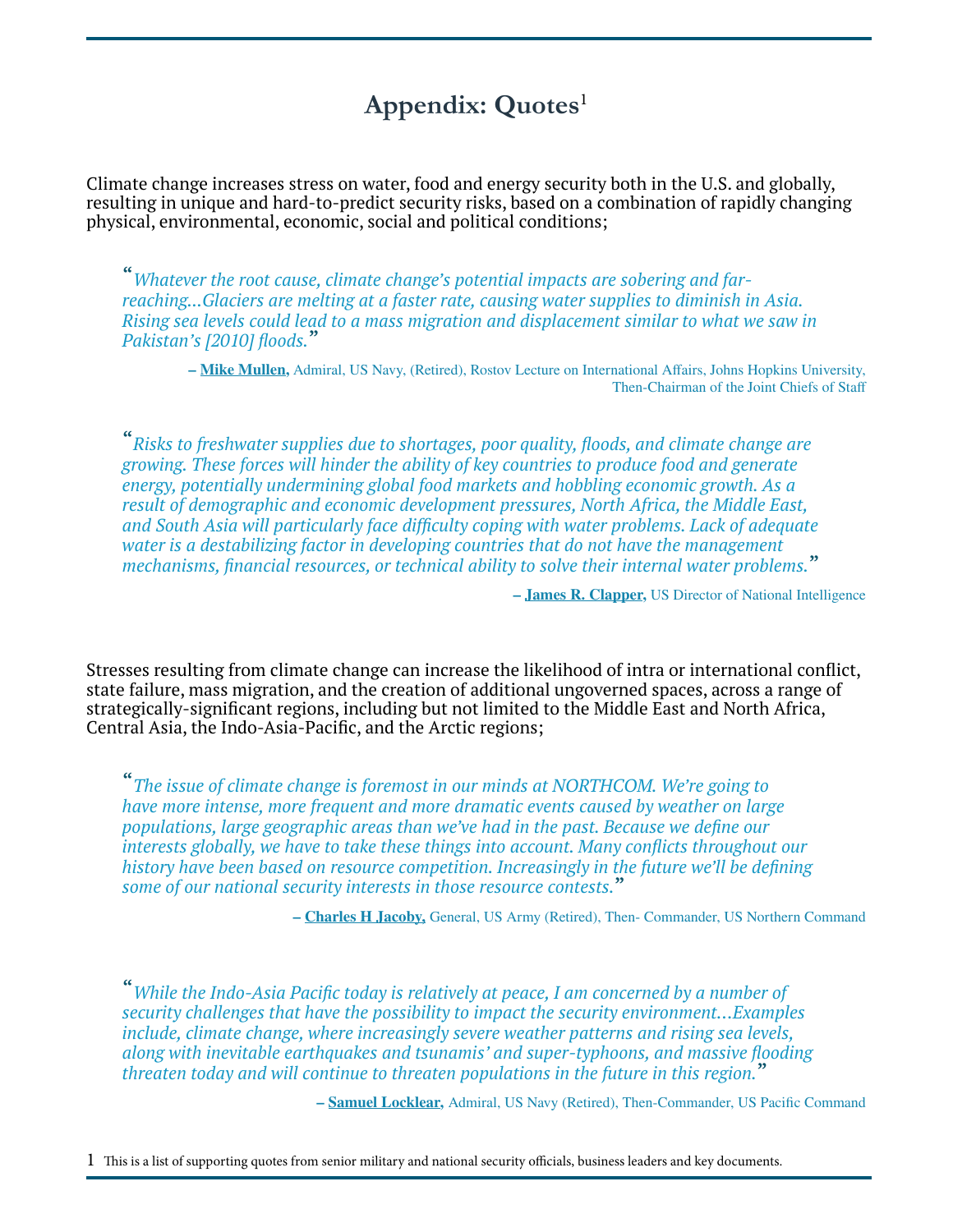"*If the destabilizing effects of climate change go unchecked, we can expect more frequent, widespread, and intense failed state scenarios creating large scale humanitarian disasters and higher potential for conflict and terrorism.*"

**– [The Honorable Dennis McGinn,](http://mediamatters.org/blog/2012/05/30/15-military-leaders-who-say-climate-change-is-a/184705)** Assistant Secretary of the Navy, Energy, Installations and Environment

"*The geopolitical importance of the Arctic has never been greater, because as far as we know, the natural environment in the Arctic in civilized times has never changed faster.*"

**– [Admiral James Winnefeld, Jr.,](http://www.dod.mil/dodgc/olc/docs/testWinnefeld02092011.pdf)** US Navy (Retired), Then-Commander, US Northern Command

"*[M]any developing and fragile states—such as in Sub-Saharan Africa—face increasing strains from resource constraints and climate change, pitting different tribal and ethnic groups against one another and accentuating the separation of various identities.*"

**– National Intelligence Council**'s [Global Trends 2030 report](http://www.dni.gov/files/documents/GlobalTrends_2030.pdf)

Climate change is causing significant change in our oceans. These changes will impact maritime activity and associated maritime security across the globe, including in strategically-significant waterways, such as the Arctic Ocean and the South China Sea;

"*We can be certain that within this century climate change is going to cause us to deal with maritime security in a profoundly different way. We are going to have to anticipate, we are going to have to plan how we go about doing this, and we have to act in a deliberate manner.*"

**– [Jonathan Greenert,](http://www.jhuapl.edu/climateandenergy/Book2011/Authors/Greenert,%20Jonathan.pdf)** Admiral, US Navy (Retired), Then-Vice Chief of Naval Operations

"*The effects of climate change continually reshape our strategic environment... Climate change in the Arctic is impacting the land and seascape, creating opportunity for increased human activity and presenting a new set of regional vulnerabilities and potential resource competitions. Emerging Arctic challenges require deliberate preparation to ensure economic access and freedom of maneuver, and to prevent irresponsible actions.*"

**– [Charles Jacoby,](http://climateandsecurity.org/2012/03/20/the-u-s-geographic-combatant-commanders-on-climate-change/)** General, US Army (Retired), Then-Commander of US Northern Command

The impacts of climate change present significant and direct risks to the U.S. homeland, including to critical energy and military infrastructure, the populations of coastal and water-stressed regions, economic hubs on the coasts and inland, and essential agricultural lands;

"*The present day effects of climate change are being felt from the Arctic to the Midwest. Increased sea levels and storm surges threaten coastal regions, infrastructure, and property.*"

**– [2015 National Security Strategy](https://www.whitehouse.gov/sites/default/files/docs/2015_national_security_strategy.pdf)**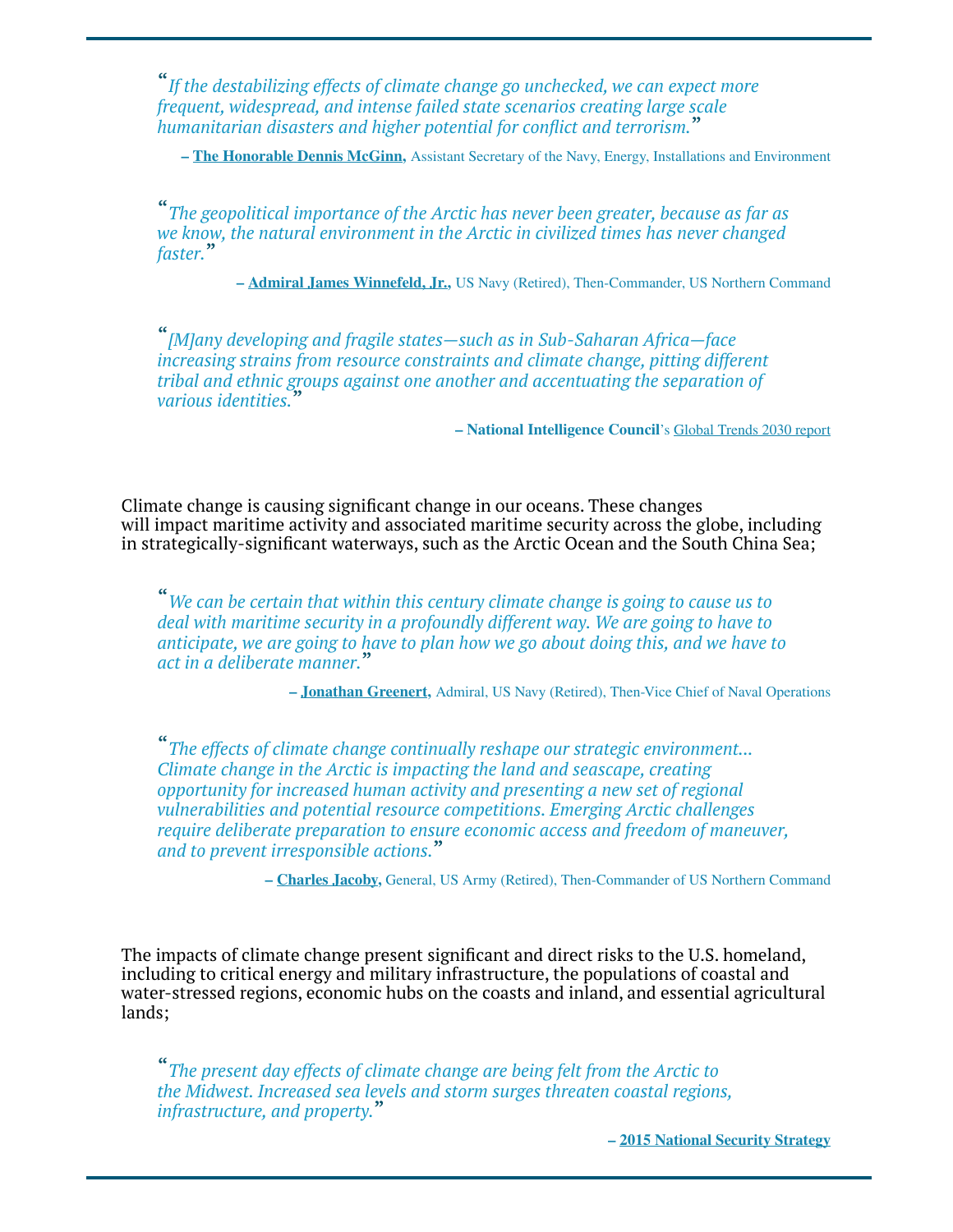"*The approximately 20 centimetres of sea-level rise at the southern tip of Manhattan Island increased Superstorm Sandy's surge losses by 30% in New York alone. Further increases in sea level in this region may non-linearly increase the loss potential from similar storms.*"

**– Lloyd's of London,** [Catastrophe Modelling and Climate Change](http://www.lloyds.com/~/media/Lloyds/Reports/Emerging%20Risk%20Reports/CC%20and%20modelling%20template%20V6.pdf)

"*The loss of glaciers will strain water supplies in several areas of our hemisphere. Destruction and devastation from hurricanes can sow the seeds for instability. Droughts and crop failures can leave millions of people without any lifeline, and trigger waves of mass migration. We have already seen these events unfold in other regions of the world, and there are worrying signs that climate change will create serious risks to stability in our own hemisphere. Two of the worst droughts in the Americas have occurred in the past ten years…droughts that used to occur once a century.*"

**– [Chuck Hagel,](http://www.defense.gov/News/Speeches/Speech-View/Article/605617)** Former Secretary of Defense, Conference of Defense Ministers of the Americas, Arequipa, Peru

The impacts of climate change present significant and direct risks to U.S. military readiness, operations and strategy;

"*The changing climate will affect operating environments and may aggravate existing or trigger new risks to U.S. interests… sea level rise may impact the execution of amphibious landings; changing temperatures and lengthened seasons could impact operation timing windows; and increased frequency of extreme weather could impact overflight possibility as well as intelligence, surveillance and reconnaissance capability.*"

**– Department of Defense** [2014 Climate Change Adaptation Roadmap](http://www.acq.osd.mil/ie/download/CCARprint_wForeword_c.pdf)

The impacts of climate change will increase the likelihood of more frequent and elaborate Humanitarian Assistance and Disaster Relief (HADR) mission requirements;

"*...From a Marine Corps perspective, we view that [climate change] as certainly one of the sources of conflict...it creates an increased requirement for humanitarian assistance & disaster relief operations...the kind of things that we've done in the Pacific over the last several years are probably a prologue for what might have to be done in the wake of the climate change you describe.*"

**– [Joe Dunford,](http://www.navy.mil/navydata/people/cno/Greenert/Testimony/150226%20HAC-D%20Navy%20Budget%20Hearing.pdf)** General, US Marine Corps, Then-Commandant of the Marine Corps

Risk managers across institutions of national and international security, as well as intelligence agencies, industries and banks, have consistently identified climate change as a "high impact, high likelihood" risk;